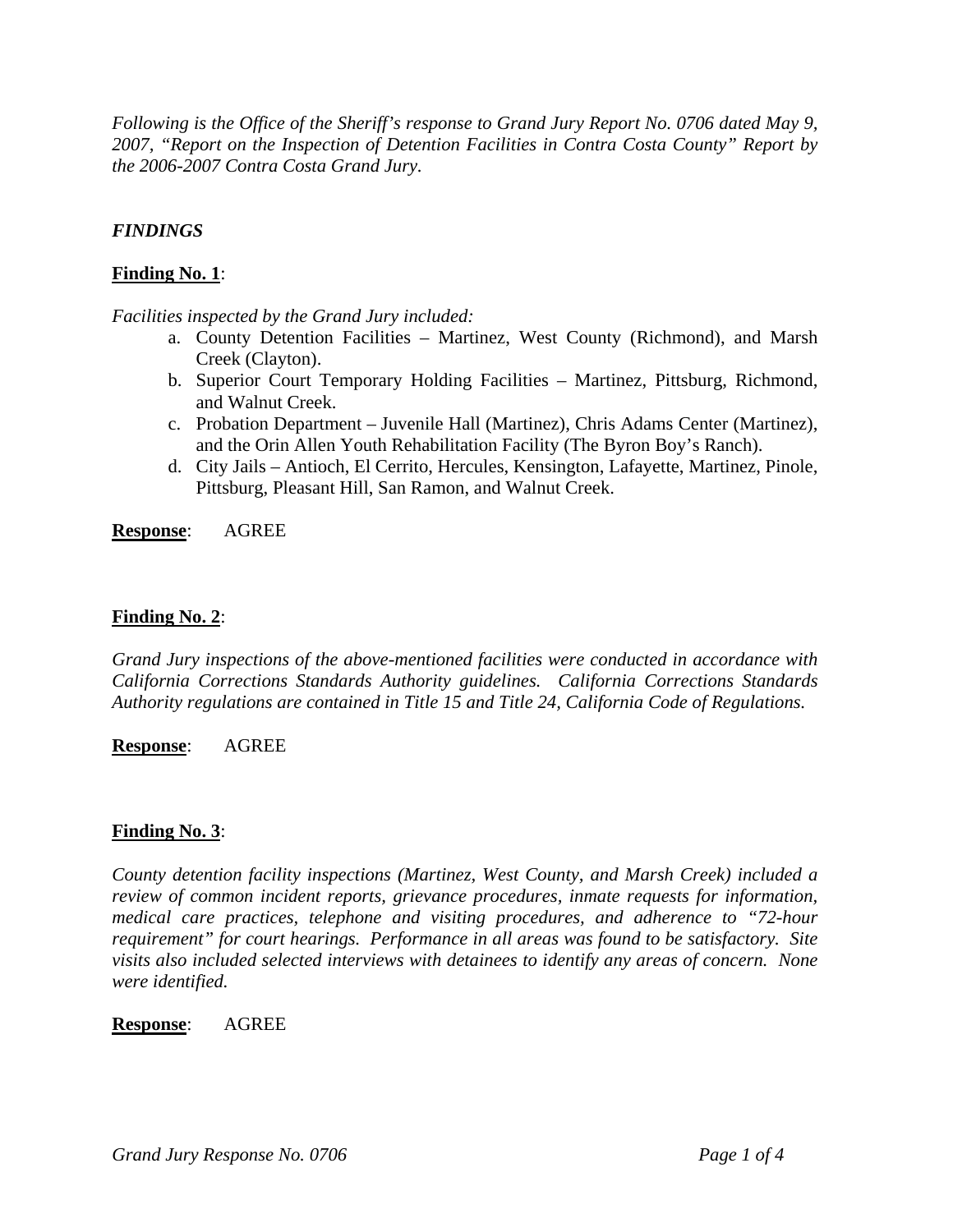## **Finding No. 4**:

*A review was made of the Inmate Welfare Fund-Canteen Program for the County Detention Facilities. The administration of the fund and program are consistent with the goals and objectives set forth by the oversight board. The operation of the fund includes appropriate and effective management controls and practices.* 

**Response**: AGREE

# **Finding No. 5**:

*A review of the circumstances surrounding, and subsequent internal investigation of, two "Deaths in Custody" at the Martinez Detention Facility in 2006 led to the conclusion that procedures followed by detention staff were consistent with CSA standards.* 

**Response**: AGREE

### **Finding No. 6**:

*The Office of the Sheriff ("Sheriff") plans to remodel the women's holding area within the intake section in the Martinez Detention Facility to improve security.* 

**Response**: AGREE

### **Finding No. 7**:

*Modifications are underway in the Martinez Detention Facility to secure all movable housing unit furniture to the floor or to adjacent stationary objects to reduce vandalism and to discourage its use as weapons. To date, four of six housing modules have been so modified*.

**Response**: AGREE

### **Finding No. 8**:

*The West County Detention Facility has experienced plumbing problems in several detainee housing unit showers. These problems were reported to the County General Services Department more than six months ago and corrections have not been made.* 

### **Response**: AGREE

*Grand Jury Response No. 0706* Page 2 of 4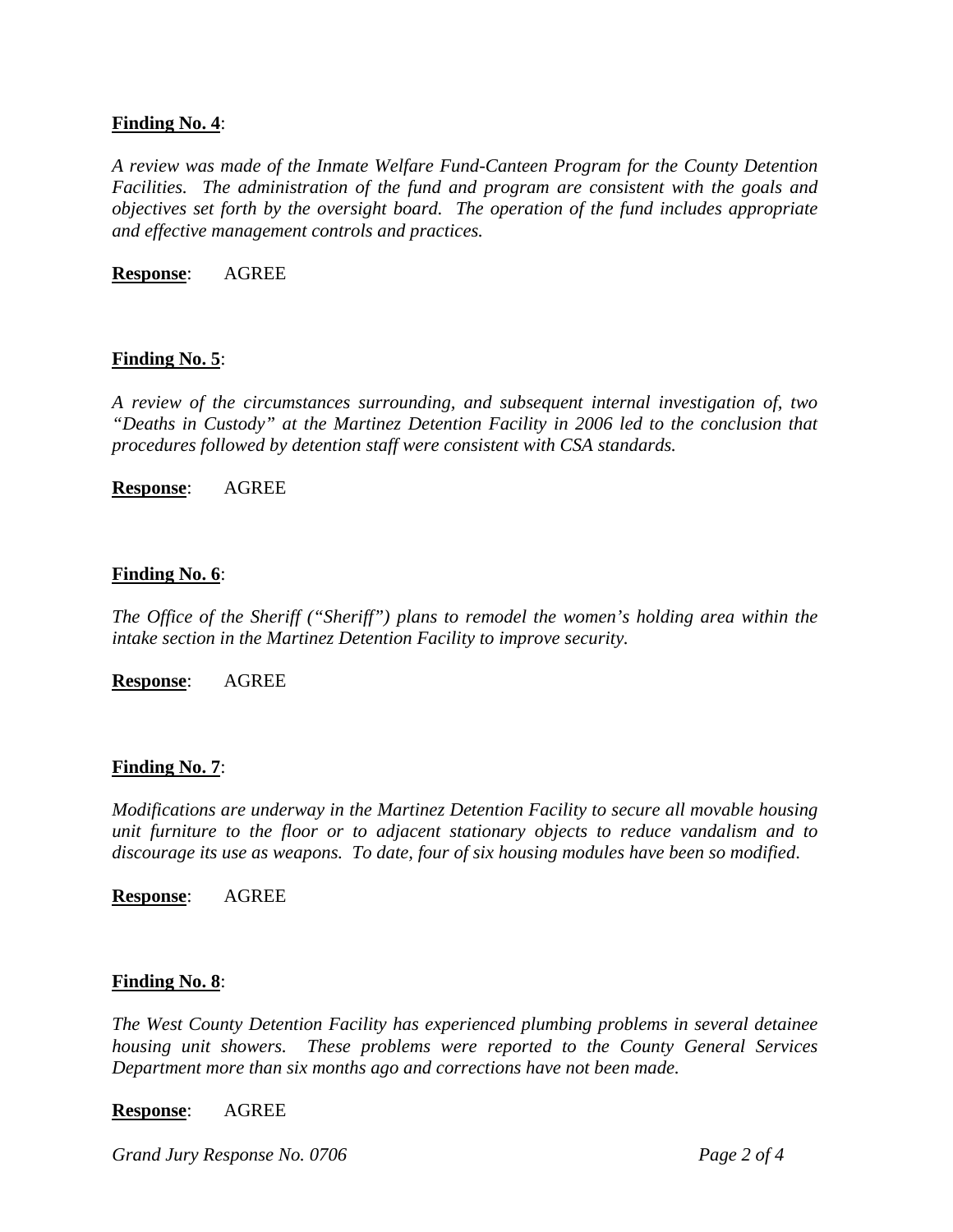# **Finding No. 9**:

*The West County Detention Facility's security cameras offer only fixed views. Staff members are unable to modify their fields of view to focus on selected areas or individuals of interest outside of the cameras' current fixed views.* 

### **Response**: AGREE

# **Finding No. 10**:

*The floor covering immediately adjacent to the jail cell area in the Richmond Superior Court Holding facility was found to be in need of replacement. Repair or refinishing does not appear to be a viable option.* 

**Response**: AGREE

### *RECOMMENDATIONS*

*The 2006-2007 Contra Costa Grand Jury recommends the following to the Contra Costa County Sheriff-Coroner and to the Board of Supervisors:* 

# **Recommendation No. 1**:

*The Sheriff should implement the plan to remodel the women's holding area within the intake section of the Martinez Detention Facility.* 

### **Response**:

The recommendation has not yet been implemented, but will be implemented in the future. We have obtained preliminary drawings and a cost estimate of \$15,229.00. We anticipate moving forward in August 2007, provided funding is available within the budget as required.

# **Recommendation No. 2**:

*The Sheriff should complete the project to secure all movable furniture to the floor or to adjacent stationary objects in the Martinez Detention Facility housing units to avoid vandalism and to discourage its use as weapons.* 

### **Response**:

This Recommendation has been implemented. The project is funded. Furniture will be purchased in July and installed upon arrival.